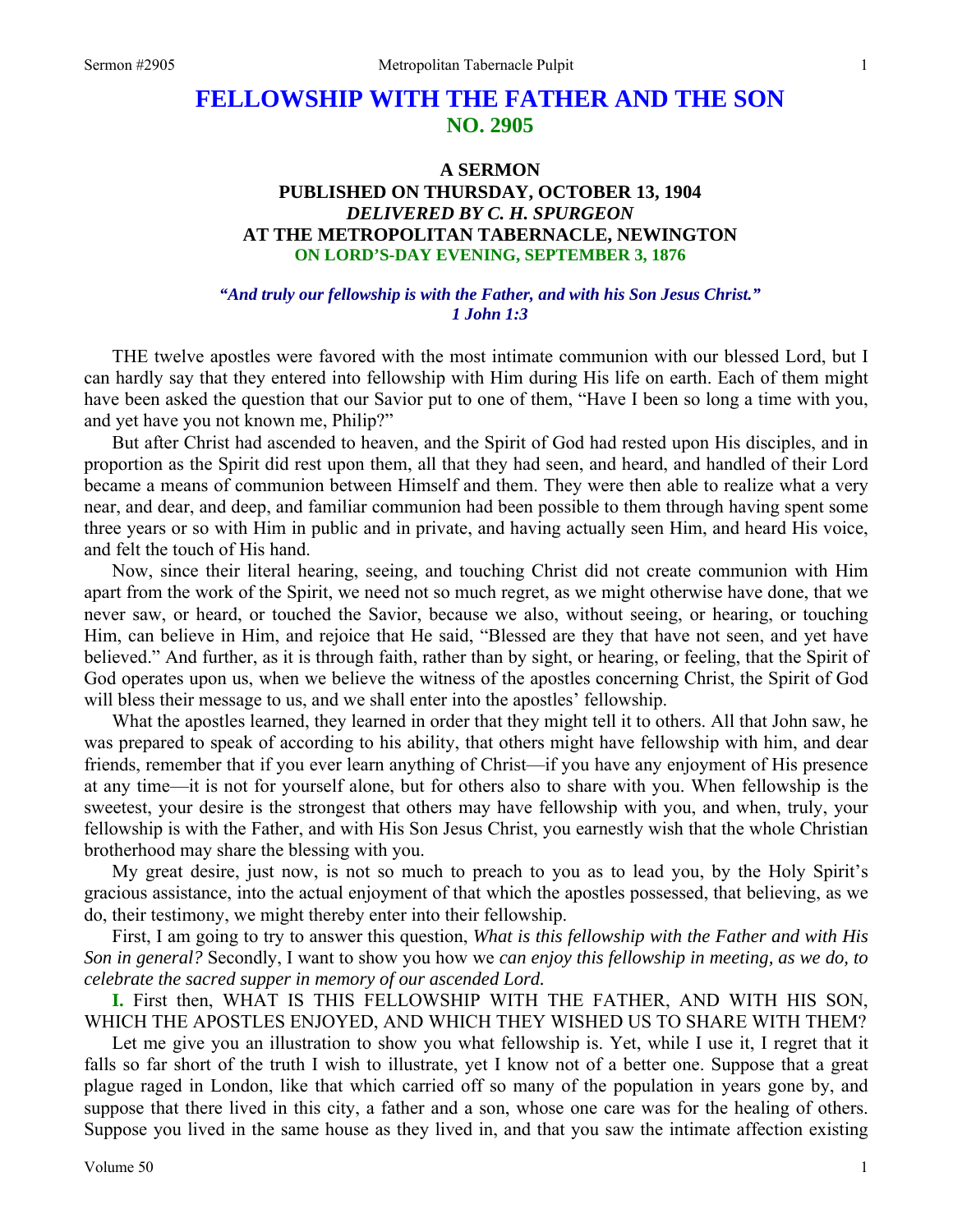between them, and that you were in their council chamber when they consulted together as to what was to be done for the perishing citizens. You marked the resolve of the son to make a sacrifice of himself, from day to day, by going into the homes of those who were smitten with the plague. You would observe him as, with his father's smile resting upon him, he went forth to his work. You were privileged to live in the house while the work of rescue was going on, and you saw how the sick ones were being plucked from the grip of the terrible disease, like brands from the burning. You watched the father's love, and the son's self-sacrifice, and you were filled with admiration of them.

Now, that being taken as a supposition, feeble as it is, I want to ground upon that my description of what is meant by fellowship with the Father and with His Son Jesus Christ. You must not, however, confound fatherhood and sonship, as they exist among men, with these relationships as they stand towards God, for it is the eternal Father and the eternal Son with whom we are to be brought into fellowship and the terms that are used in speaking of them are accommodated to our poor understandings, but they are not to be literally construed, and especially, they are not to be understood in any carnal sense, nor to be applied to the unregenerate.

Well, suppose we are living in such a house as I have tried to describe to you, the first thing necessary for fellowship with such a father, and such a son, would be *mutual communication*. To live in the house where they were, yet never to speak to them, or to be spoken to by them, would be no sort of fellowship. Merely to know that there were such persons in the house, and to know that they were engaged in such blessed work as that, would not make us partakers with them, and would not give us communion with them.

We must speak to them, and they must speak to us, and the speaking, on both sides, must be of a kind, loving sort—not, on our part, that which would offend them, nor on their part, that which would imply anger towards us. That is the very beginning of our fellowship with the Father, and with His Son Jesus Christ.

There must be mutual communication between us. We must have heard the voice of God in our hearts, and we must have spoken to God from our hearts. You cannot enjoy this fellowship, my friend, whatever you say, unless your soul has learned to speak with God in prayer and praise, and unless your ear has learned to listen to whatever He says to you through His Book, and by His Spirit, through His ministers, and in creation and providence.

His voice is sounding everywhere, and in order to fellowship with Him, you must have the ear that hears, and the heart that believes what He says to you, and you also must have a tongue that responds to His voice, for there can be no true communion without mutual communication. Do you not perceive the kinship of the two words, *communion* and *communication,* communion and converse? This there must be, or there will be no true fellowship.

Now think of our illustration again, but transfer it to the higher sphere. You are living in the house, and you are yourself sick with the plague, yet suffering in that fashion, in the house where the one business carried on is the healing of the sick, I will suppose that *you refuse to put yourself under the care of the Son, who is the great Physician.* If you despise his remedies, or delay receiving them, you cannot be said to have any true fellowship with him. Evidently, you do not appreciate his efforts on behalf of others, or you would be willing to accept his services on your own account.

It is his business to save, yet you are not saved. He is quite close to you, and he is able with a single touch of his hand to heal you, yet you will not permit his sacred skill to be exercised upon you. Then clearly, you do not believe in him, for you do not desire to submit yourself to him, and it is equally clear that you have no fellowship with him, and cannot have any.

If we are to have any fellowship with the Lord Jesus Christ, we must, first of all, surrender these poor sinful souls of ours into His dear hands, and we must go to the Father, and say to Him, "Father, we have sinned," and as we gaze, by faith, upon the atoning sacrifice, we must say, "But although we must confess that we have sinned, there is the blood that makes atonement for sin, therefore, Father, accept us,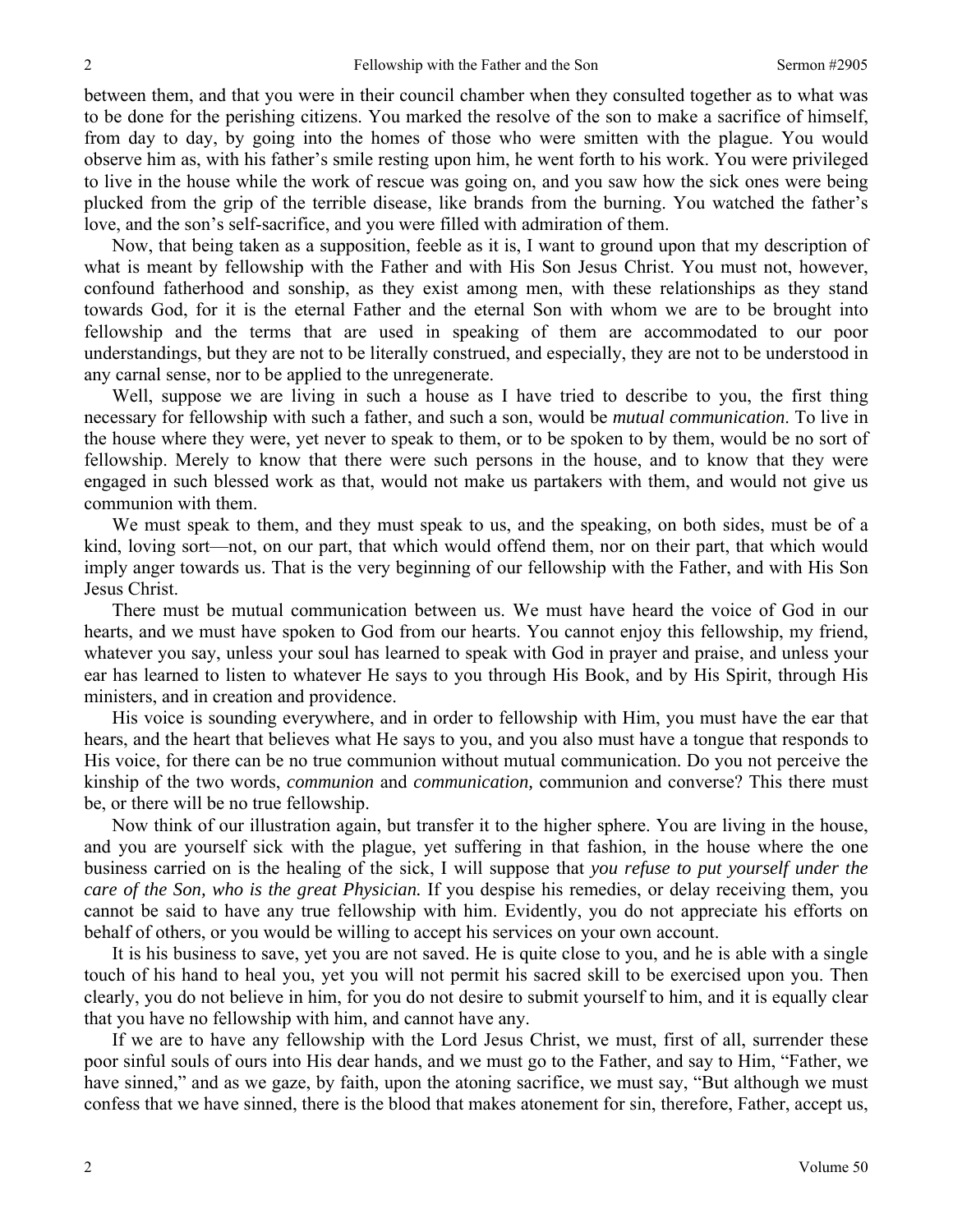So here you are, first of all, in communication with the Father and the Son, and secondly, reconciled to God by the death of His Son—healed of the awful, soul-destroying plague of sin, and thus you have taken two steps upon the great highway of fellowship with the Father, and with His Son Jesus Christ, and you can sing with Toplady—

> *"For Thy free electing favor, Thee, O Father, we adore! Jesus, our atoning Savior, Thee we worship evermore!"*

But it is needful, further, supposing us to be living in the house with this Father and Son, and desiring to have full fellowship with them, that we should have *an intelligent apprehension of the work they are doing*. Suppose we know, as a matter of general knowledge, that they are healing the sick, but we are not aware of the self-denials to which that well-beloved Son has exposed himself, or of the bountiful heart of that generous Father, who was willing even to yield up his Son to endure all the perils of the plague for the sake of those who were smitten by it.

If we do not know as much as this, we cannot have anything like full fellowship with the Father and the Son, but in proportion as we study the details of their working, and perceive the adaptation of what they are doing to the great end they have in view, we shall be sure to have fellowship with them.

So, beloved, when you are yourselves saved, study to know more and more about both Christ and the Father. Dive deeply into the great mystery of the divine purposes of love and mercy. See how the Father ordained, before the foundation of the world, that in the race of mankind, He would find exponents of His boundless love, who will make known to principalities and powers, in the heavenly places, throughout eternity, the manifold riches of His grace.

See too, how He laid upon His Son the work of healing this sin-smitten world. Study every detail that you can ascertain concerning the Father and the Son, the minutest touch upon the canvas is worthy of a century's study, so full is every point of deep mystery and rich instruction to the soul. And I am persuaded that as you increase in the knowledge of the Father, and of His Son Jesus Christ, through the revelation of the Divine Spirit, you will also increase your fellowship with the Father and with His Son.

We advance still further *when this work, which is being done by those with whom we are in such close contact, commands our intense approbation and admiration.* Turning for a minute simply to our illustration, think of the heroic father and of his self-denying son, and say to yourself, "How full of wonder it is that these plague stricken people should be allowed to come, and howl and rage against him under his very window, yet all the while, he is living for them—how strange it is that these very people, who, in the madness that follows from their disease, even seek the life of his son, the great physician, nevertheless they are the objects of that great physician's sedulous care, and he is ready to lay down his life for them if haply he may save them."

You would thus find your heart going out in admiration of that father and son, and such undeserved and disinterested love as theirs would bring you into fellowship with them.

Now lift the illustration again into the higher sphere, and see through it, the grand design of God to make His foes His friends, to change rebels into loyal courtiers, to make ingrates into sons and daughters, and to uplift the heirs of wrath, and cause them to sit with Him as kings and priests upon His throne.

When you see how Christ comes down to raise this world up from the gulf into which it had fallen, and like another Atlas, only greater far, to bear upon His shoulders the weight of the world's sin, you cannot help admiring Him, and as you admire and approve, you enter into a still higher measure of fellowship with the Father and with His Son.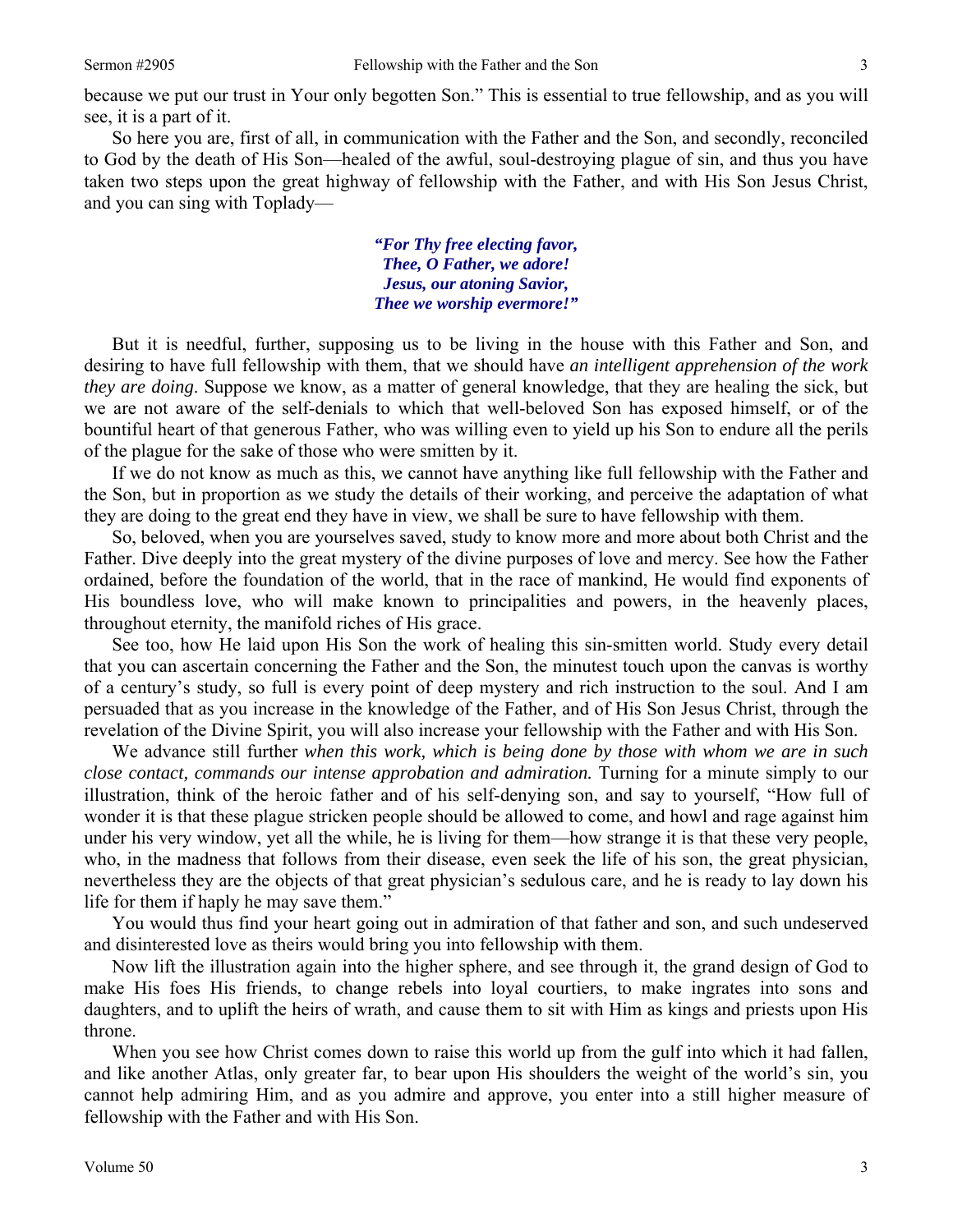You get to a stage yet further on when at last, *you are able to enter into sympathy with the Divine Workers*. Suppose (to go back to our illustration), you lived in the house with that father and son, and saw this work of mercy going on day after day—poor starving and dying people being picked up, placed in the hospital, and healed, and that great physician, the son, perpetually suffering in order that he might heal them, enduring all manner of insults and ignominy at their hands, yet always determining to save them—you would come, at last, to feel such sympathy with both father and son that the plague stricken people would be almost as much the objective of your care as of theirs.

You would be worked up into enthusiasm for the poor sufferers, and you would feel that it was such a blessed work to help in caring for them that if it were possible, you would wish to be engaged in it. You begin to take an interest in all the details of the service, and you rejoice as you hear of one and another of the sick ones being restored. You feel that you must love the self-denying physician who is giving up comfort, ease, honor, everything, to save the suffering and dying people. You feel such sympathy with him in the work that he is doing that you could kiss his feet, and when you hear of his being despised and rejected, you feel that you could wash his feet with your tears of regret that he should be treated in so shameful a fashion.

You are getting into fellowship with him now, and when I look at my dear Lord and Master, and think of the Father and the Son planning and working with heart and soul for the salvation of the chosen, and when I see sinners saved one by one, or even by hundreds delivered from sin, and made fit for heaven, my soul feels a deep sympathy with this glorious work.

Do you not also feel it, dear friends? Do you not wish that sinners may be saved? Do you not pray that they may be? Does not your heart feel intense sympathy with the eternal purpose of the Father, and the gracious work of the Savior? If so, you are having fellowship with the Father, and with His Son Jesus Christ.

I can suppose that living in the house with that father and son, *you would want to go further still, and to share their work*. If you had been cured by the skill of the physician, you would feel yourself so intensely sympathetic with him in the great work that he is carrying on, that somewhat timidly and humbly, you would venture to say, "Can I be of any use? Can I carry the medicine, or put on the bandages, or give a cup of cold water to fevered lip, or wipe a tear from a weeping eye, or sit up at night with the sick that need to be watched and tended? Or can I even clean the floor of the house, or unloose the latchets of the physician's shoes?"

> *"My God, I feel the mournful scene; My heart yearns o'er dying men; And fain my pity would reclaim, And snatch the firebrands from the flame."*

And if, as will be sure to be the case when you are doing something for Christ, *some of the patients begin to mock at you, as they mocked at Him,* that will reveal to you another phase of fellowship with Him. Then you will understand why He was so patient, for you will need to ask Him to make you patient, and when your words of warning, or instruction, or comfort are rejected, as His were, you will go to Him, and say, "O Savior, I understand now a little of what Your griefs were when You were despised and rejected of men, for they have rejected Your Word which You did put in my lips."

In struggling to do good to others, you will meet with such rebuffs, misrepresentations, difficulties, and direct oppositions, that you will go to the Savior, and say to Him, "O my Lord, I can understand You better now—not that I am anything like what I ought to be, but even my failures help me to see more of Your sovereign patience and Your mighty love. O Divine Self-denier—You wondrous Selfsacrificer—I should never have had such fellowship with You as I now have if You had not permitted me to take some humble part in this Your great and glorious work!"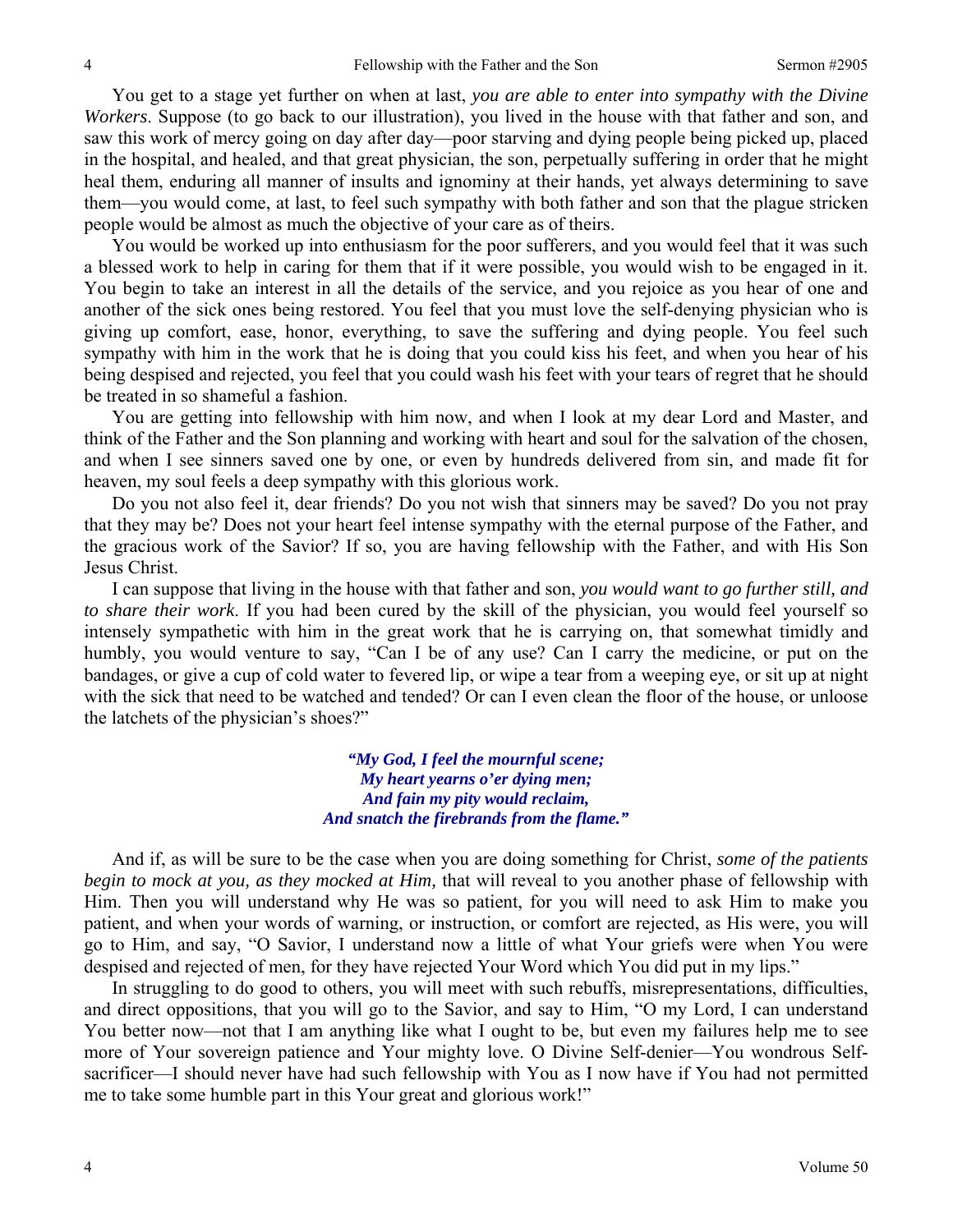So now, you see, you have reached a point a long way ahead of where we started. You are now enjoying fellowship with the Father, and with the Son, because you have become a co-worker with God. We put our puny hand to the great work which He has undertaken, and He strengthens our weak hand to do marvels for His name's sake. He works mightily within us, and so we are able to work for Him, and to have fellowship with Him.

To come to the climax of all, I will suppose that you are living in that house of mercy which has been my figure all along, and that you throw your whole soul so completely into the work that is carried on there that you say to the father and son, "This work so fully commands my sympathy, and so delights my heart, that I am quite carried away with enthusiasm for it. I admire the characters and I love the persons of those with whom I dwell, and now I ask that all I am, and all I have, may be used for the furtherance of this work, that I may not be reckoned merely as a lodger in this house, but be regarded as one of the family, and that from henceforth, I, in my poor, humble capacity—for I am less than nothing—may never be personally mentioned again, but may be considered as part and parcel of this great mysterious firm, whose existence means nothing but good to the city, and whose influence is all being employed for the health of the inhabitants."

You know what I mean—lifting the illustration to the higher sphere—and it is well if you can say to the Lord, at last, "My Lord, henceforth for me to live shall be to do what You will, and to give myself wholly up to seek those objectives for which Christ lived here below, and upon which the Father's heart has always been set. Father, You will that the truth should be known wherever lies have at present the dominion, then give me grace, I pray You, to will it too, and to publish Your truth everywhere according to the measure of my ability. You will that the nations of the earth should be subdued unto Your Son, and become His loyal subjects, then, I pray You to put me into the ranks of the legions by whom You will achieve this glorious victory."

Brethren and sisters in Christ, you will indeed have fellowship with the Father, and with His Son Jesus Christ, when you are nothing, and Christ is everything—when you do not live to make money, or to attain to earthly honor, or to gain comfort, or anything else for yourselves, but when each of you can say, "This one thing will I do, for Christ will I live, and for Christ will I be content even to die, so that, to the utmost ends of the earth his name and fame may be made known."

> *"I want to live as one who knows Thy fellowship of love; As one whose eyes can pierce beyond The pearl-built gates above.*

*As one who daily speaks to Thee, And hears Thy voice divine With depths of tenderness declare, 'Beloved, thou art Mine!'"* 

**II.** Now in the second place, I have briefly to answer the second question—HOW MAY FELLOWSHIP WITH THE FATHER, AND WITH THE SON, BE ENJOYED IN THE CELEBRATION OF THE LORD'S SUPPER?

As you all know, the Lord's supper is the memorial feast in which we are to show, or proclaim, the Lord's death "till he come." Come He will, and our hearts cry to Him, "Even so, come quickly, good Master!" This supper sets forth His death, and the way in which we derive benefit from it, namely, by receiving Him spiritually into our souls even as we take the bread and wine literally into our bodies, and assimilate them so that they become part of ourselves. Well then, how can we have fellowship with God in showing forth the death of Christ by means of this memorial supper?

I think we can do so first, *by coming to the conclusion that the sacrifice of Christ was an absolute necessity*. We are fully persuaded that God the Father would never have given up His only begotten Son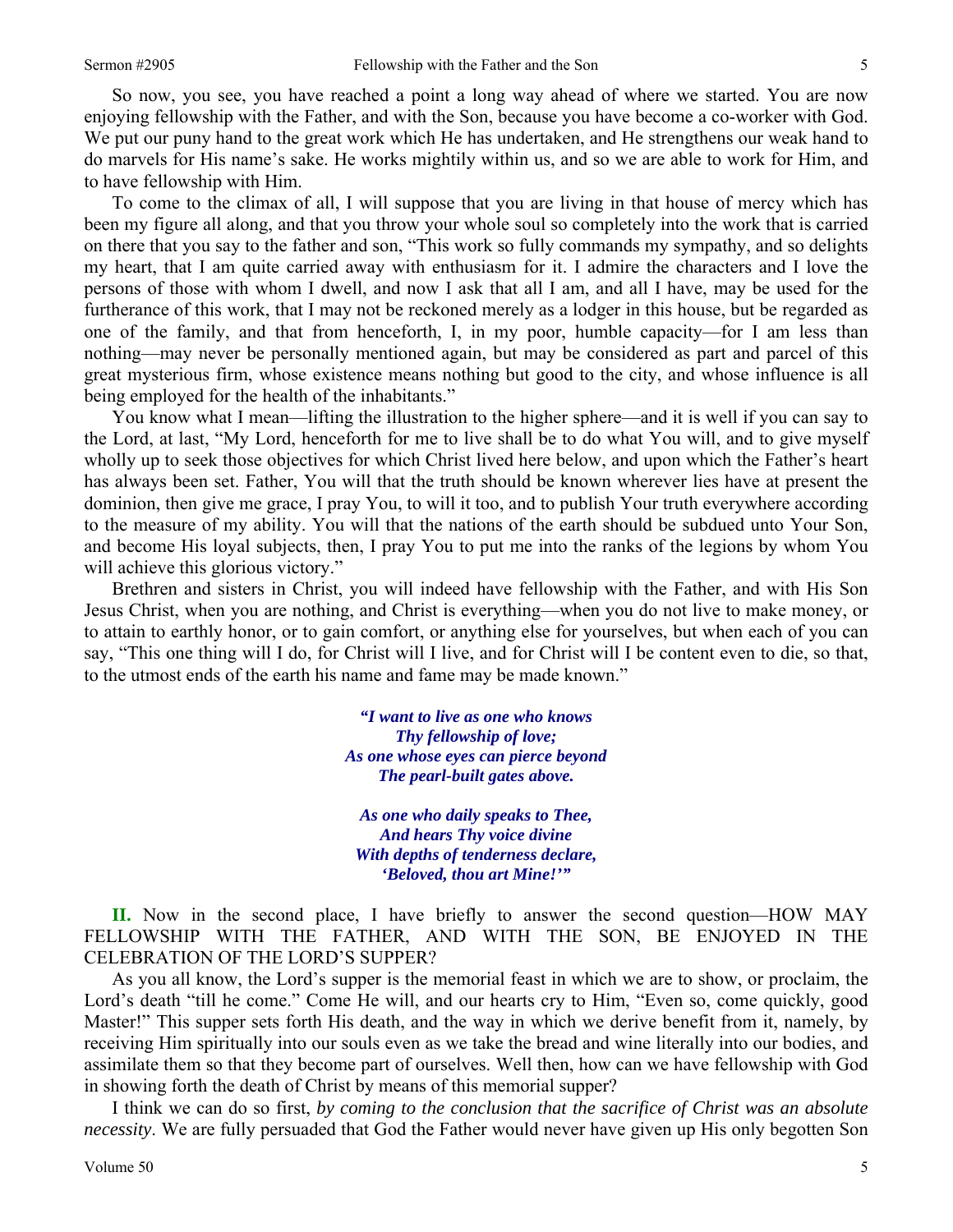to die for human guilt, if there had been any other way of saving lost sinners, and also that Jesus Christ would never have taken upon Himself the awful burden of human guilt, and agreed to be bruised of the Father, if it had not been absolutely essential that He should die, or that man should, or that justice should, it must have been one of the three.

God the Father agreed with God the Son that this colossal sacrifice was necessary, my soul, do you also agree that it was necessary? Do you see that there was no loophole for your escape except through the bleeding Savior's wounds? Will you admit now, with all your heart, that the Father's wisdom was right, and that the Son's wisdom was right? Has the Spirit of God taught you that this was the best plan of salvation that could possibly have been devised? Looking all around, have you come to the conclusion that there is no salvation by works, no salvation by tears, and no salvation anywhere but by the blood of God's only begotten and well-beloved Son? If any of you have come to that conclusion, you have thereby entered into fellowship with the Father, and with the Son, for they have long ago come to the same conclusion.

Then, next, dear friends, while you are sitting around the communion table, *endeavor so to think of the sufferings of Christ, that you will in your measure, enter into the moods of His mind while He was suffering for you*. As He felt a great horror of sin, pray the Lord to make you feel intense horror of it, and let the very thought of it wound you as it wounded Him. He felt the shame of sin, then ask the Holy Spirit to teach you how shameful it is. In your mind and heart, crown sin with a crown of thorns like that with which it crowned your Lord, and spit at sin, and scoff at sin, even as sin did scoff and spit at your Lord.

Yet further, our Lord Jesus felt that justice must be honored, so feel in your soul, as you come to the communion, that the justice of God must be honored, and magnified, and glorified. Have fellowship with Christ in feeling that, cost what it may, God must never be unjust. Agree to that in your heart of hearts, and you will be having fellowship with the Father, and with the Son, while you are so agreeing. Go over in your mind, all the griefs and woes that your dear Lord endured, and recollect how He resolved that, for the joy that was set before Him, they were all things to be despised.

Do you feel that any losses and crosses which you may have to bear for His sake, or any scorn or persecution that may ever come upon you because you belong to Christ, are things that are only to be reckoned as the small dust of the balance in comparison with the glory of God? Then, you are drinking of Christ's cup, and being baptized with His baptism, and having fellowship with Him in His sufferings.

Let your thoughts travel along the road to Gethsemane, and from Gethsemane to the accursed gibbet on the hill of Calvary, in your meditation, follow your Lord, and ask Him to let you drink of the brook by the way, as He did, that you also may lift up your head, and in that way you will have fellowship with the Father, and with His Son Jesus Christ. You may even adopt the rapturous language of Faber, and sing—

> *"I love to kiss each print where Christ Did set His pilgrim feet; Nor can I fear that blessed path, Whose traces are so sweet."*

Then again, beloved, I pray the Holy Spirit *to help you, and to help me, to glorify God concerning the death of Christ while we are at His table.* As you eat the bread, and drink the wine, think of what Christ suffered, and of the mysterious way in which His sufferings have brought glory to the Father's name. I do verily believe that, when Christ bore the sins of His people up to the tree, and away from the tree, the justice of God was more honored than it would have been if all the elect had been sent to hell forever. If our sins had been punished upon ourselves, with the utmost rigor of the divine law, that law would not have been so honored, throughout the entire universe of intelligent beings, as it now must be when they hear that God Himself would sooner pay the penalty of sin than allow His law to be broken with impunity.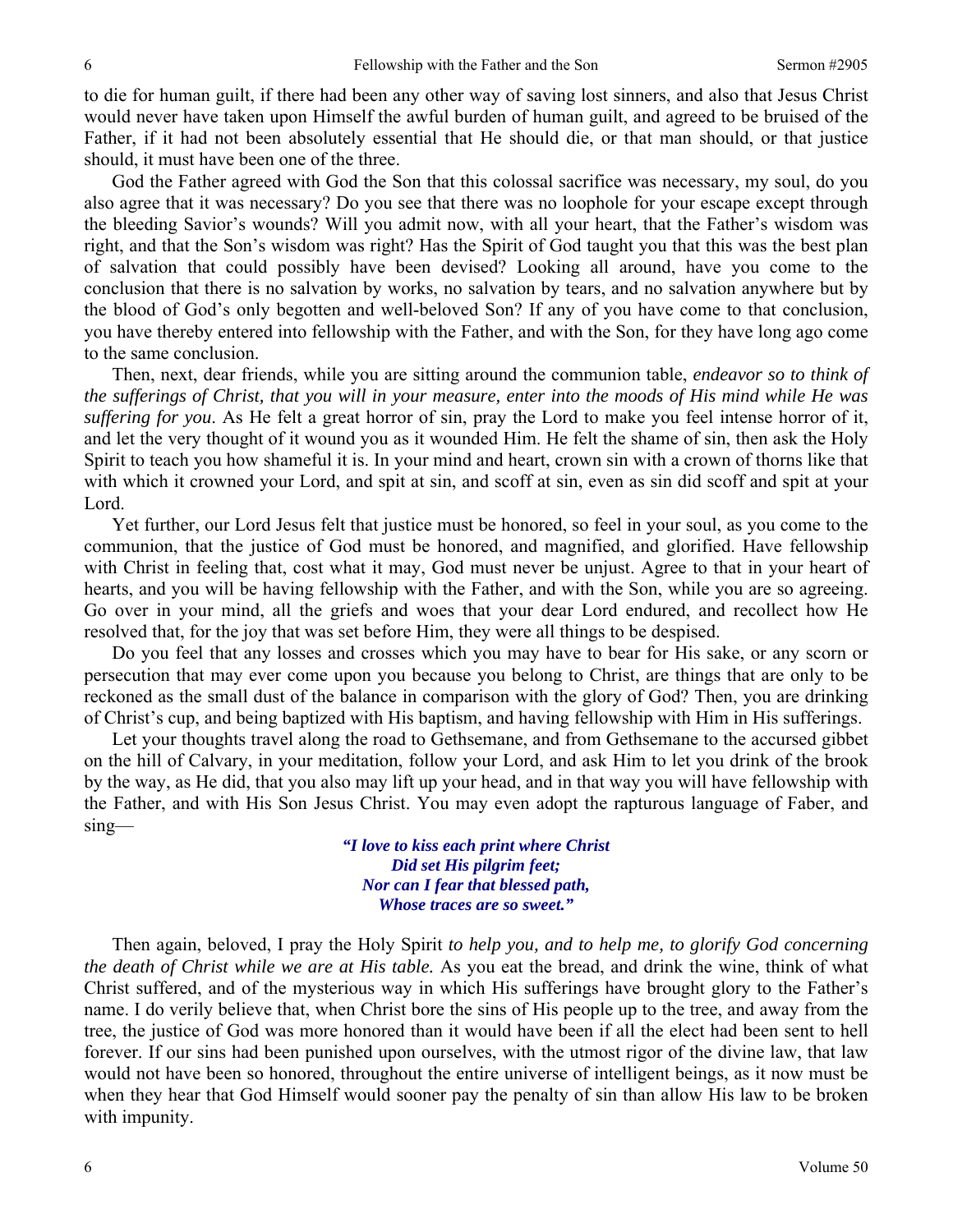O august death of Christ, in which God Himself becomes the sacrificial Victim, and bleeds and dies rather than that, on the spotless tablets of His law, any stain should be made, even though it should be by the finger of His mercy! Glorify God, then, praise Him, and let your whole souls extol Him for this wondrous arrangement of grace—

#### *"So just to God, so safe for man,"—*

for so you will be having fellowship with the Father, and with His Son Jesus Christ. You probably remember that the line I just quoted was written by Dr. Watts in praise of the Gospel, and I hope that you can say with him—

> *"What if we trace the globe around, And search from Britain to Japan, There shall be no religion found So just to God, so safe for man.*

*How well Thy blessed truths agree! How wise and holy Thy commands! Your promises, how firm they be! How firm our hope and comfort stands.* 

*Should all the forms that men devise Assault my faith with treacherous art, I'd call them vanity and lies, And bind the Gospel to my heart."* 

Next, you can enter into fellowship, at the communion table *by loving Christ, your Mediator, as well as by glorifying God the Father*. You know that God loves Jesus Christ, I mean, the Man Christ Jesus, God and Man in one Person. He loves Him, not only in His essential Godhead, as He ever must love Him, but He also loves Him for His work's sake. With what delight do the Father's eyes ever rest on His Son! How sweetly does He say to Him, "Well done!" How does He delight to honor and glorify Him!

Do not you also feel something of the same sort of love to Christ as you gather around His table? Ask the Spirit of God to cause you to be enamored of Christ, and to make Him to be "altogether lovely" in your eyes. Pray for such a view of Him that your inmost heart shall melt under the divine passion of love to your dear Lord. Let His wounds be the charm to win you, let His spotless character be the beauty to enthrall you, and when you thus love Christ, you will perceive that, as God the Father loves Christ even more than that, you will have fellowship with the Father, and with His Son Jesus Christ.

We do not invite you to come and kneel around the communion table, for there is nothing upon it to be worshipped, but when the breaking of bread is being celebrated, we ask you to sit as much at your ease as you can, just as the last supper was instituted by our Lord. Those who gathered round that table reclined in the Oriental posture of repose. We cannot do that, nor would it be in harmony with our usual idea of what is reverent and seemly.

At the paschal feast, they stood with their loins girded, and their staves in their hands, for they were about to depart in haste into the wilderness. You have no need to do that, but you may sit at this table as one who is at rest, and so you may have fellowship with God, for do you not know that this feast celebrates Christ's rest? His blood has been shed, His body broken, He has become food for our souls, His redemption work is finished. He has gone His way until He shall come the second time, to drink the new wine in the kingdom of His Father. Christ rests, so if you also rest, you will be in sympathy with His finished work.

Remember also that God rests. When Noah offered a sacrifice to God, JEHOVAH smelled a sweet savor of rest—not in Noah's sacrifice, but in what Noah's sacrifice typified and symbolized, that is, in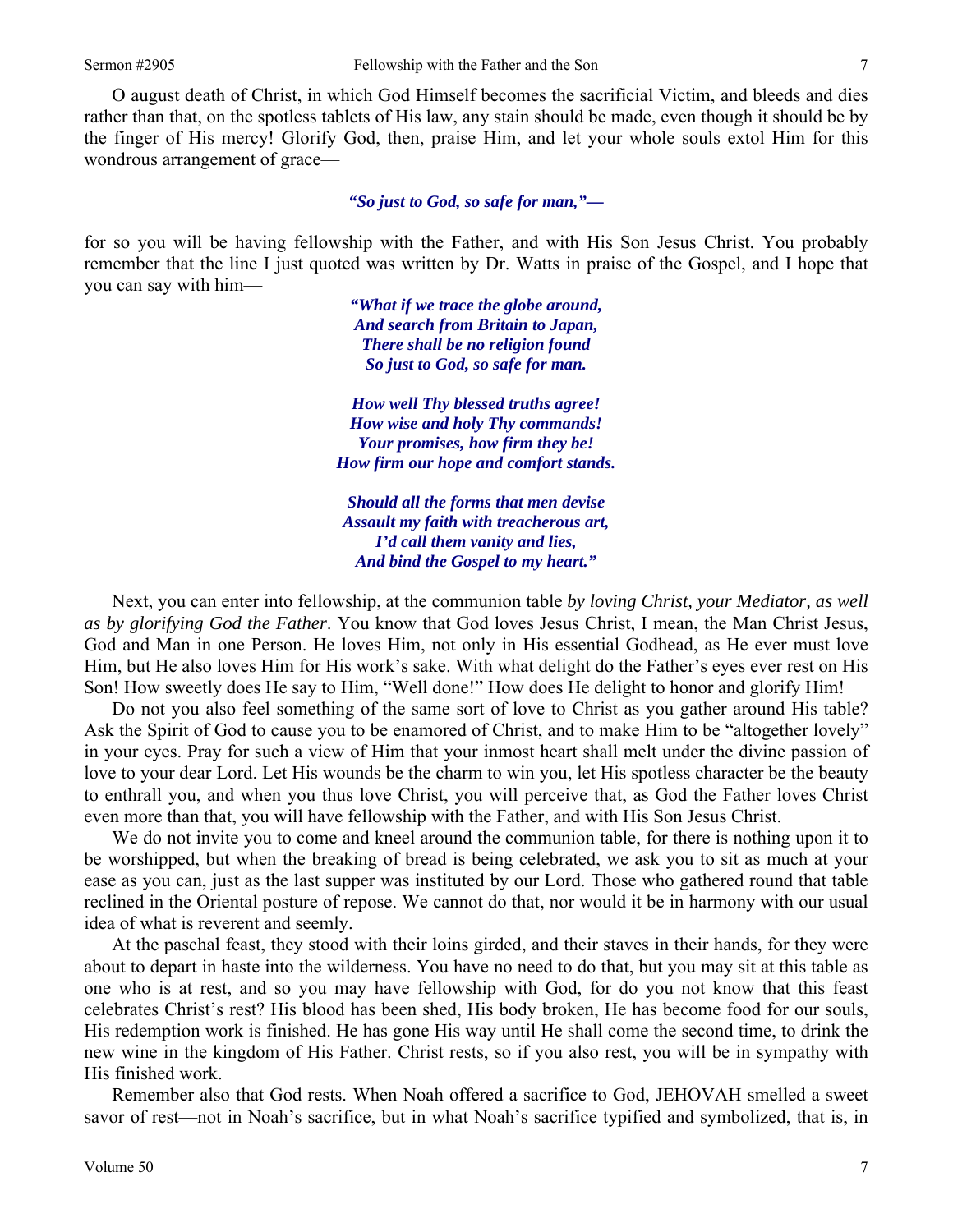the sacrifice of Christ. If I may use such an expression concerning You, O blessed God, Your Sabbath was broken by man's sin. It grieved God that He had made man, because he so rebelled against Him, and dishonored Him, and therefore, the Lord had no rest. But when He saw Christ on the cross—a Man, who had done all His will, suffering all His will—God, as well as man, bearing human sin in His own person—it pleased the Lord to bruise Him, and to put Him to grief, but when He had done it, and the Son had finished His sacrifice, and come home, then the Father rested.

He could rest in His love, and rejoice over His church with singing, for the ransom price for her redemption was paid, the battle was fought, and the victory won forever. Sin was overcome, the old serpent's head was broken, hell was vanquished, and death was doomed to die, and it is now only a matter of time when the gleaming banners of Christ, lit with the light of victory, shall be borne aloft after the final fight of Armageddon, and when that is over, there shall go up this mighty shout, which every star shall hear, while heaven's heights shall echo and re-echo the strain, and the deeps of hell are stirred with the wondrous chorus of the redeemed, "Hallelujah! Hallelujah! For the Lord God omnipotent reigneth"—reigns because of the cross—reigns because Christ was there able to say, "It is finished."

Come then, beloved, and rest, for so you will have fellowship with God Himself. Let no sense of sin disturb you—no distracting thoughts annoy you. Say to yourself, "God is satisfied with Christ's work, and so am I. God has said, 'It is enough;' and what is enough for the infinite God is surely enough for me." The Lord bless you, as you come to His table, for His Son's sake! Amen.

## **EXPOSITION BY C. H. SPURGEON**

### *1 JOHN 1 AND 2:1-6*

May that Divine Spirit who inspired every word of this wonderful letter, bless it to all our hearts as we read it!

**1 John Chapter 1. Verse 1.** *That which was from the beginning, which we have heard, which we have seen with our eyes, which we have looked upon, and our hands have handled, of the Word of life;* 

You remember how John begins his Gospel, "In the beginning was the Word" and how, a little later, he says, "In him was life." The Holy Spirit seems to have recalled those expressions to his mind, for He moves him to use them again. Note how clearly, how explicitly, John writes concerning the Logos, the eternal Word. He says, "That which we have heard, that which we have seen with our eyes, which we have looked upon, and our hands have handled of the Word of life...that declare we unto you."

The facts of Christ's history on earth are recorded by eyewitnesses who could not be deceived concerning them. They exercised their various senses with regard to Christ—hearing, seeing, and touching Him again and again. They were veracious witnesses, and they died in testimony of their faith in what they asserted. And when anything has been heard, seen, inspected, and even touched and handled, by a company of reliable witnesses, the testimony of such witnesses concerning it must be accepted as true.

**2.** *(For the life was manifested, and we have seen it, and bear witness, and shew unto you that eternal life, which was with the Father, and was manifested unto us;)* 

John and his fellow apostles were eyewitnesses of the coming to earth of God in human flesh—the indwelling of the Word of life in a body like our own.

**3-4.** *That which we have seen and heard declare we unto you, that ye also may have fellowship with us: and truly our fellowship is with the Father, and with His Son Jesus Christ. And these things write we unto you, that your joy may be full.* 

Hear you this, you people of God! The objective of the revelation of Jesus Christ is that you may have joy—yea, that you may have a heart full of joy, and that you may know what full joy means, for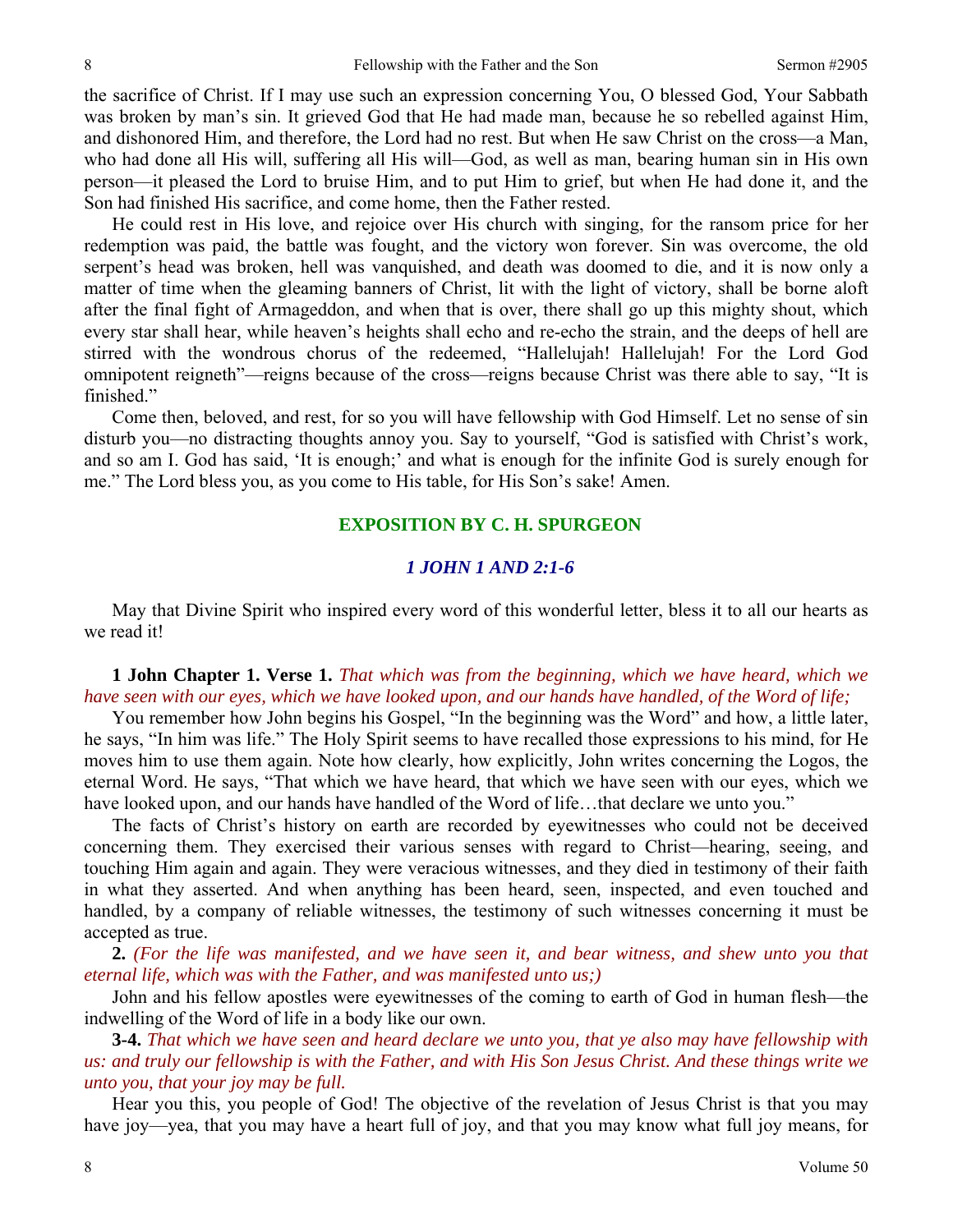here below, we get but drops and dashes of joy, unless we are brought into fellowship with God through Jesus Christ, and then, we have the very joy of God in our souls. Oh, the delight of it! Oh, that you could all know it to the full!

**5.** *This then is the message which we have heard of him, and declare unto you, that God is light, and in him is no darkness at all.* 

That is to say, God is knowledge, God is truth, God is purity. "God is light, and in him is no darkness at all." There is no darkness of sin, or ignorance, or error about God.

**6.** *If we say that we have fellowship with him, and walk in darkness, we lie, and do not the truth:* 

He who walks in ignorance and sin, is in fellowship with the powers of darkness, but he is certainly not in fellowship with God, who is light.

**7.** *But if we walk in the light, as he is in the light, we have fellowship one with another, and the blood of Jesus Christ his Son cleanseth us from all sin.* 

So that, in the very highest state to which we can attain in this world, namely, walking in the light, as God is in the light, and having fellowship with Him, even then we shall sin, and shall still need the blood of Christ to cleanse us from its stain. So those err exceedingly who say that the Christian man can or does live utterly free from sin.

Either they have lowered the standard by which they judge the actions of men, or they excuse themselves on some Antinomian principle, or else they must be altogether ignorant of the truth about the matter, for "if we walk in the light, as God is in the light," and have fellowship with Him, still "the blood of Jesus Christ his Son cleanseth us from all sin," and therefore, there is sin needing to be cleansed, for Christ does no work as a superfluity. But what a mercy it is for us to feel the continual cleansing of the precious blood of Jesus, so that, if we sin through ignorance, or if we sin by omission or by commission, that precious blood constantly keeps us so pure, that we can still walk with God!

**8.** *If we say that we have no sin, we deceive ourselves, and the truth is not in us.* 

It does not matter either, in what sense we say it. We may try to beguile ourselves with the idea that we say it in some peculiar Gospel sense, but "we deceive ourselves" if we say it in any sense whatsoever, for we have sin, and we do sin.

### **9.** *If we confess our sins,—*

That is the point, and he, who says that he has no sins, will not confess them. He, who believes himself to be perfect, cannot enjoy the blessing described in this ninth verse. To deny that we have any sin, is to walk in darkness, and to show we are without the light which would reveal our sin to us, and if we are walking in darkness, we cannot be in fellowship with God. But to see sin in ourselves from day to day, humbly to confess it, and mourn over it, is to walk in the light, and walking in the light, we shall have fellowship with God who is light. "If we confess our sins,"—

**9-10.** *He is faithful and just to forgive us our sins, and to cleanse us from all unrighteousness. If we say that we have not sinned, we make him a liar, and his word is not in us.* 

### **1 John Chapter 2. Verse 1.** *My little children, these things write I unto you, that ye sin not.*

That you may abstain from it, and abhor it, and not indulge in anything that would lead you towards it.

**1.** *And if any man sin, we have an advocate with the Father, Jesus Christ the righteous:* 

We are to seek to live a perfectly holy life, but inasmuch as we constantly fall short of that ideal, here is our comfort, we still have an Advocate, we still have One who undertakes our cause, and pleads for us before His Father's throne.

**2.** *And he is the propitiation for our sins: and not for ours only, but also for the sins of the whole world.* 

Whoever comes to Him shall receive deliverance from sin. Neither Jew nor Gentile is exclusively considered in the offering of the atonement of Christ, those for whom He died are of every race, and color, and class, and kin.